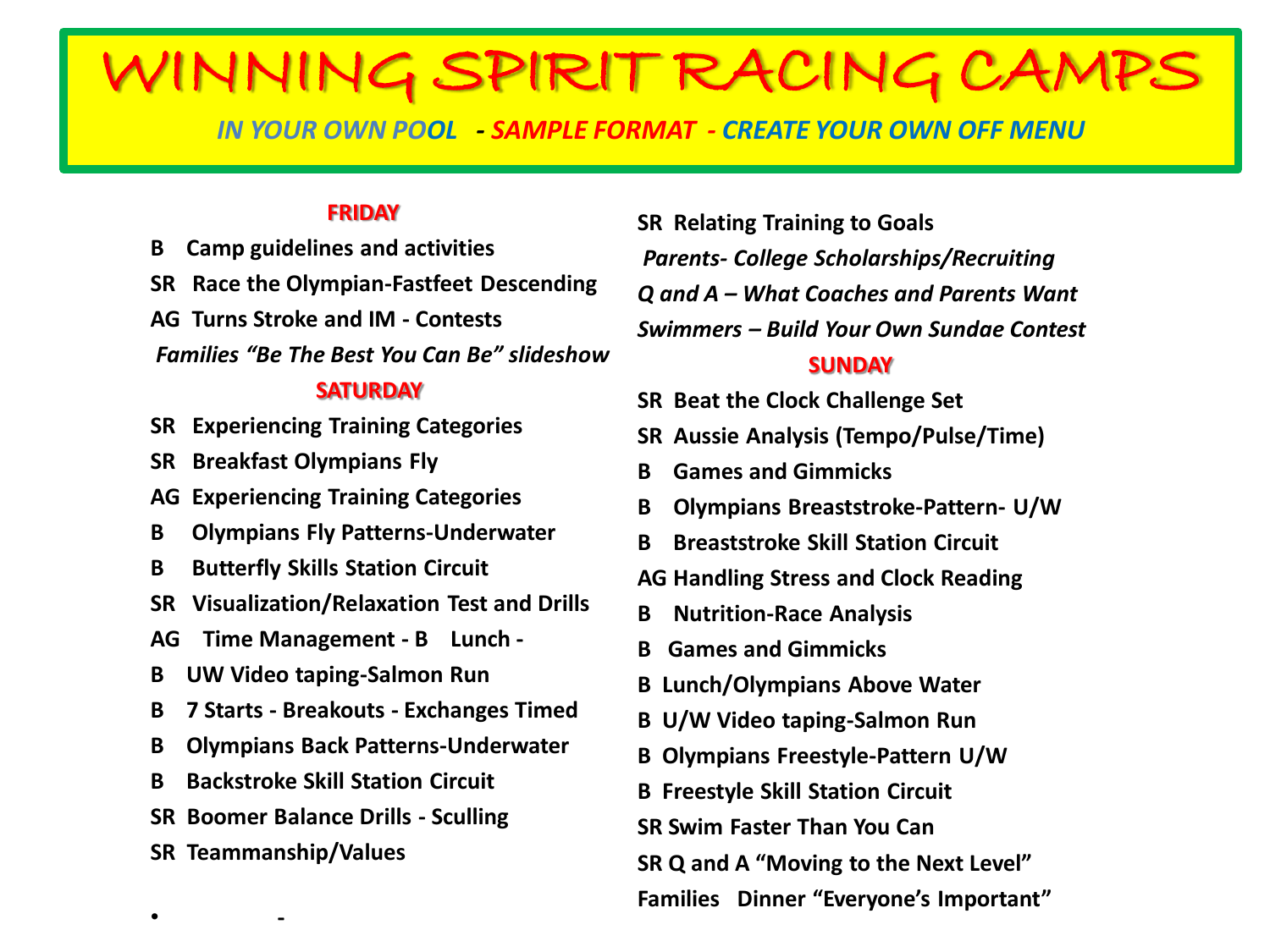# **CAMP DETAILS**

•

- **CAMP COST - The week-end swimmer camp-fee is generally \$125 for Seniors and \$70 for Age Groupers with a minimum of40 swimmers with a handbook, T-shirt, camp racing cap, contest prizes. Teams provide transportation and lodging.**
- **SET-UP - Phone, email, or Fax to; (800) 380-SWIM (7946) and list potential week-end dates that fit your meet calendar. Summer camps may run during the week. You will receive a Course Description flyer which explains options from which to choose training, educational, and fun activities. Some teams combine or share travel for two camps nearby.**
- **COACH - Bob Steele – Has presented coaching information to over 40,000 coaches in clinics and camps worldwide. He has coached at all levels with 19 swimmers world ranked in 41 events, two American record holders, five NCAA ll Team Championships with seven record holders at Cal State-Bakersfield, six National Independent Titles and 9 NCAA I Top Twenty finishes at Southern Illinois and Northwestern and a four-time NCAA II Coach of the Year. Retired after 46 years of coaching, he conducted USA-S Team Excellence Camps as a member of the USA-Swimming Master Coach/Consultant for over 160 teams having a world ranked H.S. age swimmer. He was recognized by The ASCA for contributions to coaching. His book GAMES-GIMMICKS-CHALLENGES for Swimming Coaches is popular with swimmers, and coaches worldwide. He has made presentations for FINA, LSC's, Federations, Coaches Associations and teams WORLDWIDE….**

### **COMMENTS**

- **"Thanks for the help. I can't wait for the next practice!"**
- *"Kids still talk about the sets, games, and challenges from last year's camp!"*
- **'We put your favorite motto on this year's team T-shirts!"**
- *"The drills and training were great; however, the best was the motivating, FUN, mental training!"*
- **"The swimmers named a kick set after you so we now kick BOB's and STEELERS!"**
- *"You need to write a book and make a "Be The Best" DVD. I'd show it to my son every day!"*
- **"The way you present things they're really understood. Write a "whys" book!"**
- *"We had two Y Nat Individual and three Relay Champs because the camp really motivated!"*
- **"We're doing a Mystery Meet and Sprintstar !"**
- *"It was the best \$100 I spent in a long time and my son is actually anxious to attend meets!"*
- **"The creative things I've seen are keepers!"**
- *"It's so great to have and experienced, recognized coach reenforce the things we've been trying to teach and use for years!"*
- **"I wondered what my daughter remembered from Be The Best and she talked for 45 minutes. WOW!"**
- **"I learned more in two days than I learned in six years"**
- **"The Race Analysis Circuit really helped me understand what my coach is trying to teach me and how to use it."**
- **"The Circuit gave me feedback on the best stroke and strategy to use and that's what coach has been working on."**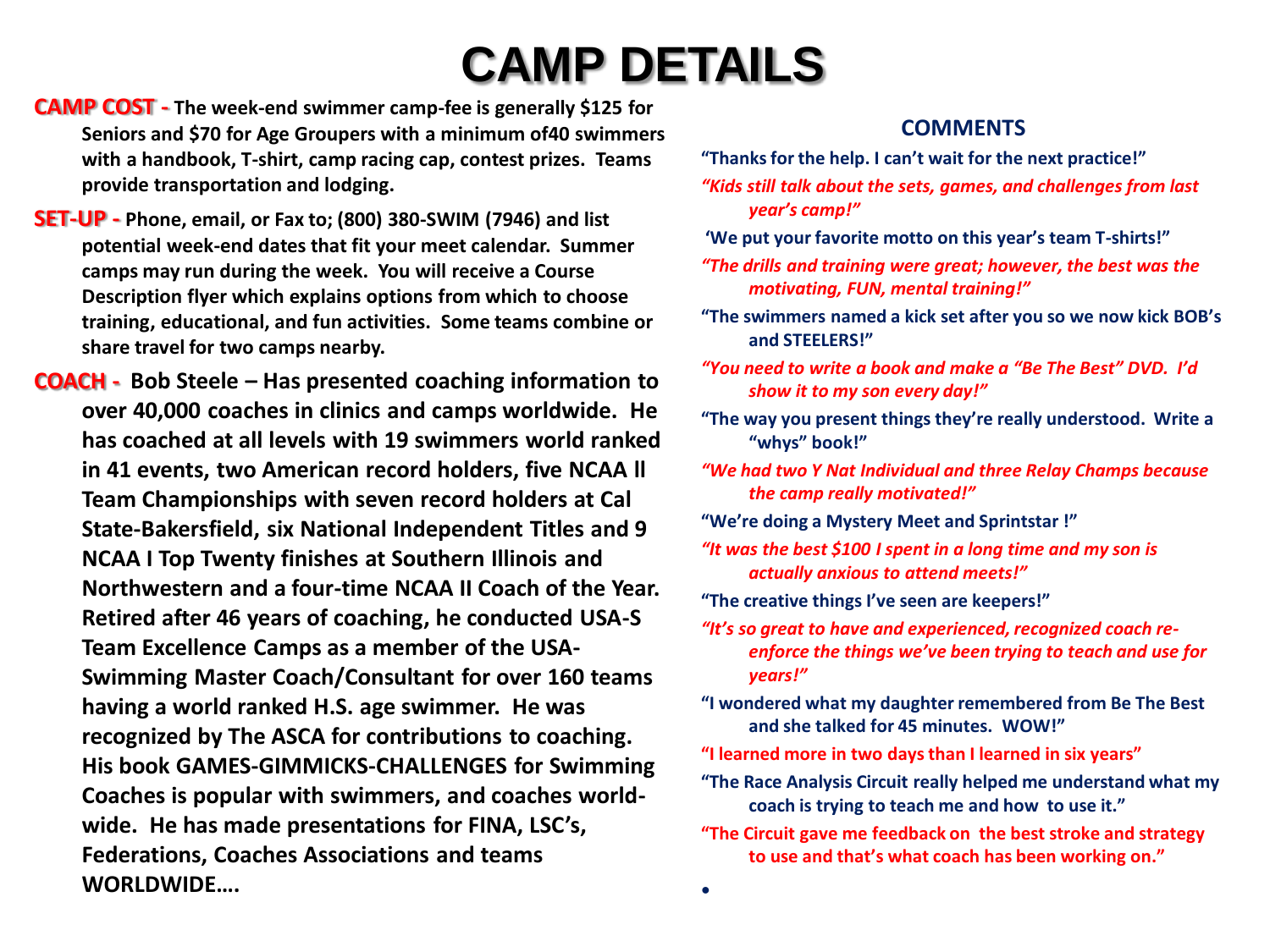## WINNING SPIRIT SWIMMING **COACHES CLINICS**

**Clinics are developed from the following menu or new topics are created based upon coach interest and needs. Presentations have been made at; Coaches Clinics, LSC Swimposiums, Foreign Federations, State H.S. Workshops and Team Coaching Staff's. ASK FOR TOPICS NOT LISTED – ALL TALKS INCLUDE HANDOUTS and/or WORKSHEETS – PHONE TO DISCUSS THE OPTIONS** 

#### **TOPICS**

**Olympians Underwater Accutraining- Relating Training to Goals Training Games and Gimmicks Race Analysis on Your Cellphone or Stopwatch - London Who Motivates the Coach What Coaches of World Ranked Swimmers Do Teaching and Training for All Strokes What Parents and Coaches Want University Scholarships and Recruiting Process Turning the Corner on Apathy Motivational Systems Characteristics of Success and Kids Team Building- Recruiting and Retention Relaxation and Visualization Drills for Success Being A Captain and Leadership Goal Setting for Coaches and Swimmers 7 Starts, Streamlining-Breakouts-Contests "Gear-Head" Circuit to Build/Force Correction A Funny Thing Happened on the Way to the Pool Build A Better Team with the BOD** 

### **POWERPOINT PRESENTATIONS**

**"Be The Best You Can Be" – 200 slides AG Olympians on skill, fitness, motivation Everyone's Important" the role of swimmers, coaches, parents, officials, opponents in team. "Coaches Coaching"- 500 successful coaches "Relating Training Times to Goal Times" "Dryland Training" – programs team use… "Race Analysis on Your Cellphone" – learn from Olympians "Olympian's Underwater" – "Patterns for Racing" "Balancing Technique and Yardage" "Adapting Training by Age and Ability" "Turning the Corner on Apathy" "Who Motivates The Coach"**

### **WATER SESSIONS**

**Skill Drills for ALL strokes, streamlining, turns Training Games – swimmers demonstrate Teaching : Starts – Streamlines - Turns – Contests Gear-Head Circuit - equipment that develops and changes Race The Olympian – Beat The Clock – Reese's Pieces…**